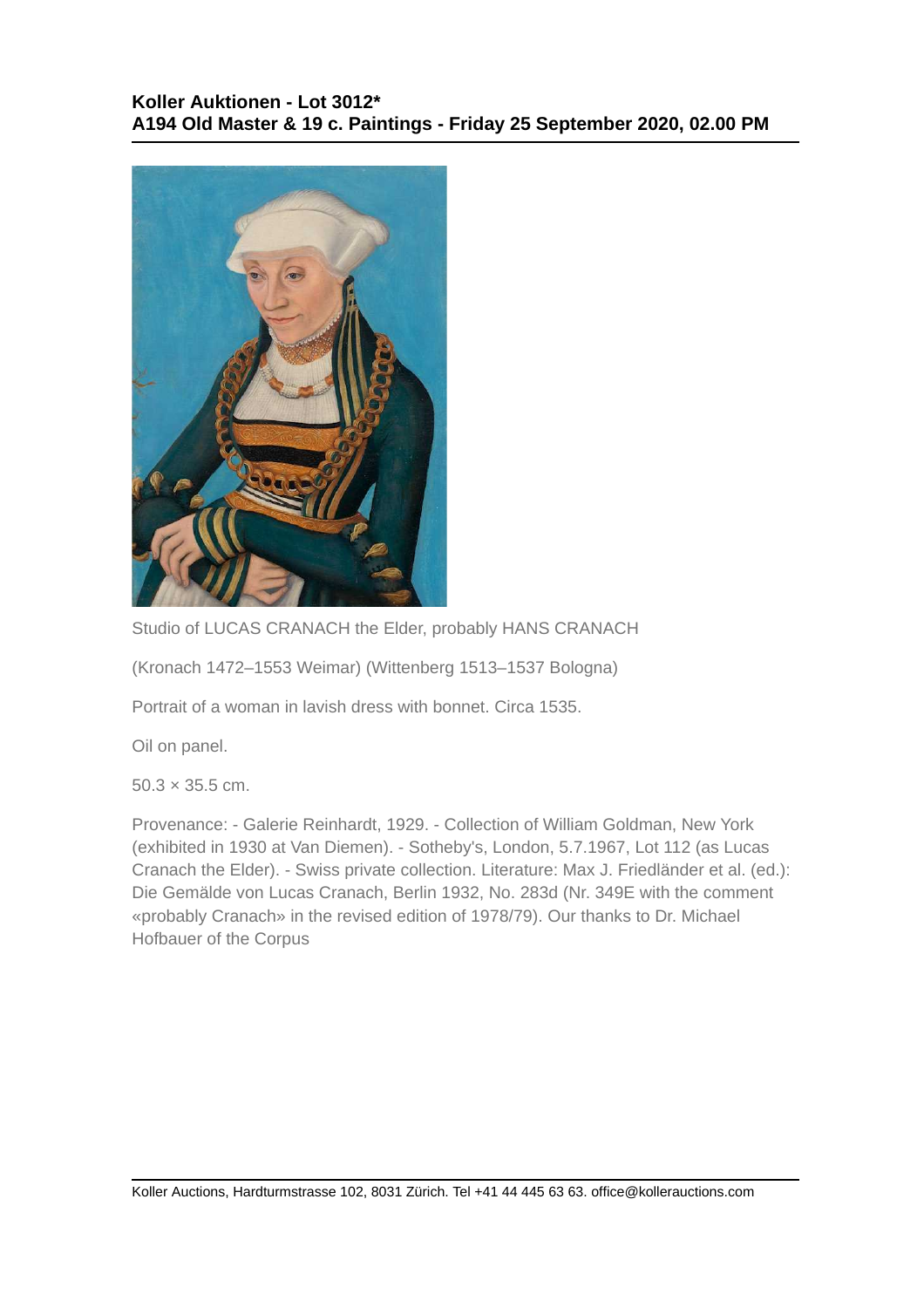## **Koller Auktionen - Lot 3012\* A194 Old Master & 19 c. Paintings - Friday 25 September 2020, 02.00 PM**

Cranach archive for the catalogue entry and for his research on the painting, having examined it in the original. We also thank Prof. Dr. Dieter Koepplin, Basel who made us aware that the painting is also listed in Friedländer's catalogue of 1932 and 1978/79.

CHF 25 000 / 35 000 € 23 360 / 32 710

Koller Auctions, Hardturmstrasse 102, 8031 Zürich. Tel +41 44 445 63 63. office@kollerauctions.com